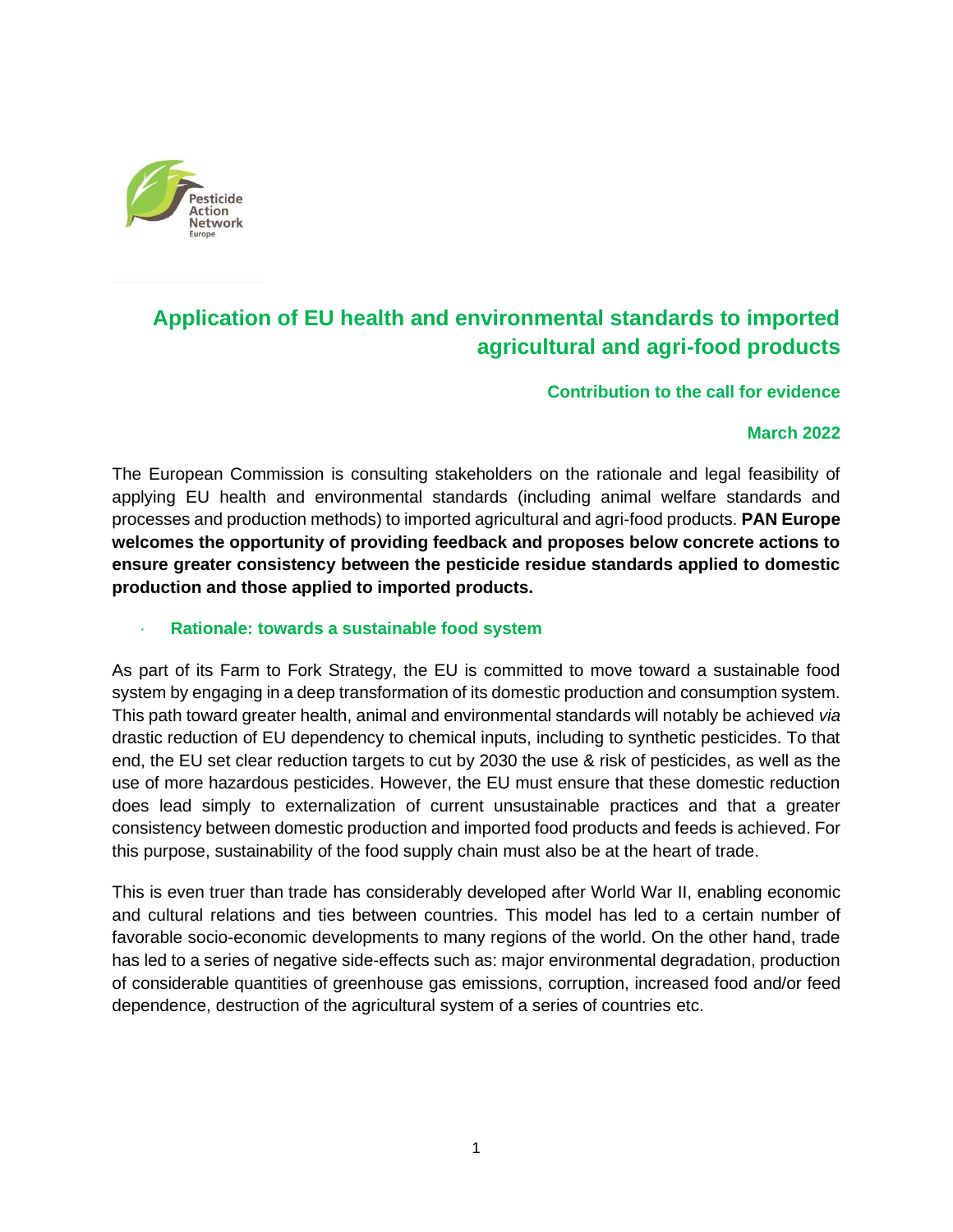### · **Legal Feasibility of some concrete unilateral initiatives**

EU proactive engagement in multilateral fora (incl. UN FAO/WHO Codex Alimentarius) to promote sustainable trade standards and encourage the production of agri-food products complying with high safety and sustainability standards is key. However, it will not be sufficient to meet EU citizens' expectations for higher quality and more sustainable foods and to fully deliver the European Green Deal and Farm to Fork Strategy communications.

Therefore, the EU must and can already engage with unilateral actions to lead globally sustainability efforts, as long as these actions remain in line with the core principles of the WTO Agreement, including transparency, non-discrimination and proportionality.

The overall rationale of the EU is not to discriminate imports to favor EU domestic production or protect the competitiveness of EU agricultural & agri-food sectors, but rather to achieve legitimate goals, which include tacking globally the biodiversity loss, protect humans and animal health and ensure similar on discriminatory standards between imported and domestic products. Not only do the WTO rules not prevent the EU from acting such way, but they provide general provisions that legitimize further action, including:

- 1. The Preamble of WTO Agreement includes '*the objective of sustainable development, seeking both to protect and preserve the environment*". This was confirmed by the jurisprudence, including the Appellate Body *in US – Gasoline* which emphasized that "*WTO Members have a large measure of autonomy to determine their own policies on the environment (including its relationship with trade), their environmental objectives and the environmental legislation they enact and implement. So far as concerns the WTO, that autonomy is circumscribed only by the need to respect the requirements of the General Agreement and the other covered agreements*." In addition, the preamble of the WHO Agreement list includes the objective of *"raising standards of living*"
- 2. Article XX of the WTO Agreement on General Exceptions allows countries to deviate from WTO rules and adopt restrictive measures that are necessary to protect public morals or necessary to protect human, animal and plant life or health.

## **1. Alignment of Maximum Residue Limits of pesticides in food and feed**

In its Farm to Fork Strategy, the European Commission announced it "*will take into account environmental aspects when assessing requests for import tolerances for pesticide substances no longer approved in the EU while respecting WTO standards and obligations"*. In addition, it will consider the "*review import tolerances for substances meeting the "cut-off criteria" and presenting a high level of risk for human health".* 

To that end, the European Commission can rely on the preamble of the WTO Agreement and its Article XX, as well as on the SPS (Sanitary and Phytosanitary) Agreement which allows WTO Members to take measures that are stricter than international standards (i.e., Codex CXLs) to protect human, animal or plant life or health that impact international trade, if "*sufficient scientific evidence"* is carried out in accordance with Article 5 of the SPS Agreement. Sufficient scientific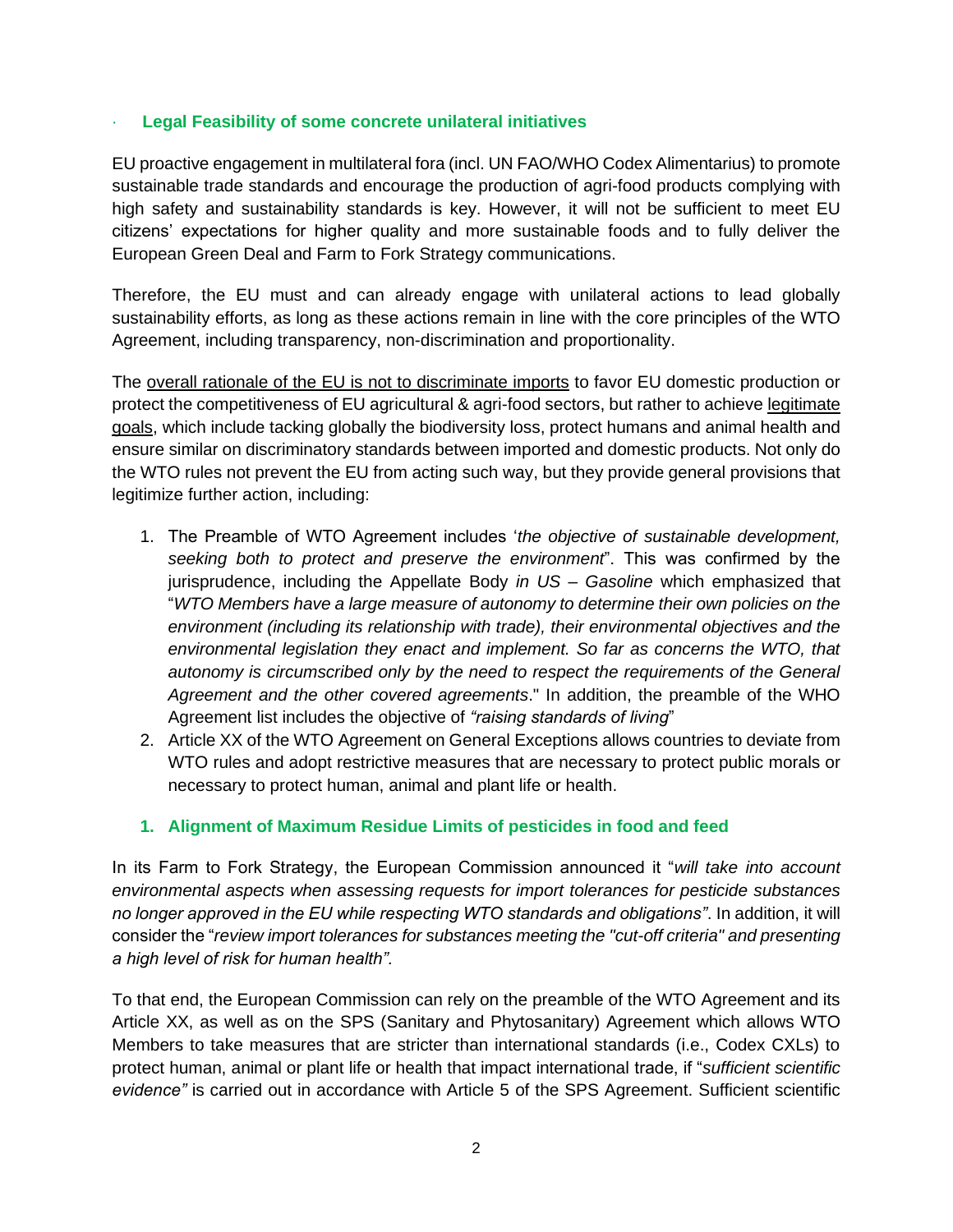evidence means a detailed risk assessment, as the one performed by the Food Safety Authority EFSA when reviewing MRLs applications. The difficulty is that Regulation (EC) No. 396/2005 on MRLs aims at ensuring a high level of protection for consumers but does not take into account the environmental effects. However, article 17 of this same Regulation (EC) No 396/2005 provides that an MRL modification or deletion *"following the revocation of an existing authorisation for a plant protection product* [which may be due to environmental concerns] *may be adopted without seeking the opinion of the Authority"*. **In other words, the European Commission can build on the risk assessments conducted by EFSA on active substances to review import tolerances.** 

From a legal perspective, risk assessments carried out by EFSA in the context of Regulation (EC) No 1107/2009 gives the EU *sufficient scientific evidence* in accordance with the SPS Agreement to delete import tolerances and adopt instead default MRLs of 0.01mg/kg. From a policy perspective, this approach gives the European Commission a comprehensive overview and clear criteria on the environmental effects of active substances to be considered when reviewing import tolerances (i.e., points 3.7 and 3.8 and 4 of Annex II of Regulation (EC) No 1107/2009). It also gives good indications on what must be understood by "*substances presenting a high level of risk to human health*" as mentioned in the Farm to Fork Strategy (point 4 of Annex II of Regulation (EC) No 1107/2009).

Last but not least, the **review of import tolerances can and should legally be extended to all MRLs for imported products**, i.e., existing/obsolete MRLs for substances no longer approved in the EU and to Codex CXLs, to avoid arbitrary and discriminatory approach. Indeed, MRLs of active substances no longer approved in the EU pose a similar threat to health, animal and environmental protection than import tolerances, and must be similarly tackled. Likewise, Codex CXLs, which for 68% of them are above EU MRLs (2019, EC data) due to less strict assessment criteria, cannot either constitute a suitable solution at a time the EU aims at raising its food standards. The rationale and legitimate goals to delete Codex CXLs and MRLs for substances no longer approved in the EU are therefore the same as for import tolerances and should therefore lead to similar action.

For all these reasons, we consider the current substance-by-substance review of MRL lowering undertaken by the Commission for substances of environmental concerns of global nature is a first step we welcome, but which needs to be further reinforced thanks to a more generic but WTO-compliant initiative, as the one suggested above. We understand the willingness to act carefully towards third countries but believe the current approach is too restrictive for the EU to fully meet its commitments under the Farm to Fork Strategy.

## **2. Proposal for a legislative framework for a Sustainable food system**

As already expressed in our [contribution](https://ec.europa.eu/info/law/better-regulation/have-your-say/initiatives/13174-Sustainable-EU-food-system-new-initiative/details/F2745666_en) to the EU feedback mechanism on Sustainable Food Systems, this new legislative proposal should legally lay down the rationale and legitimate goals of the EU, **include horizontal provisions on EU minimum food sustainability standards, as**